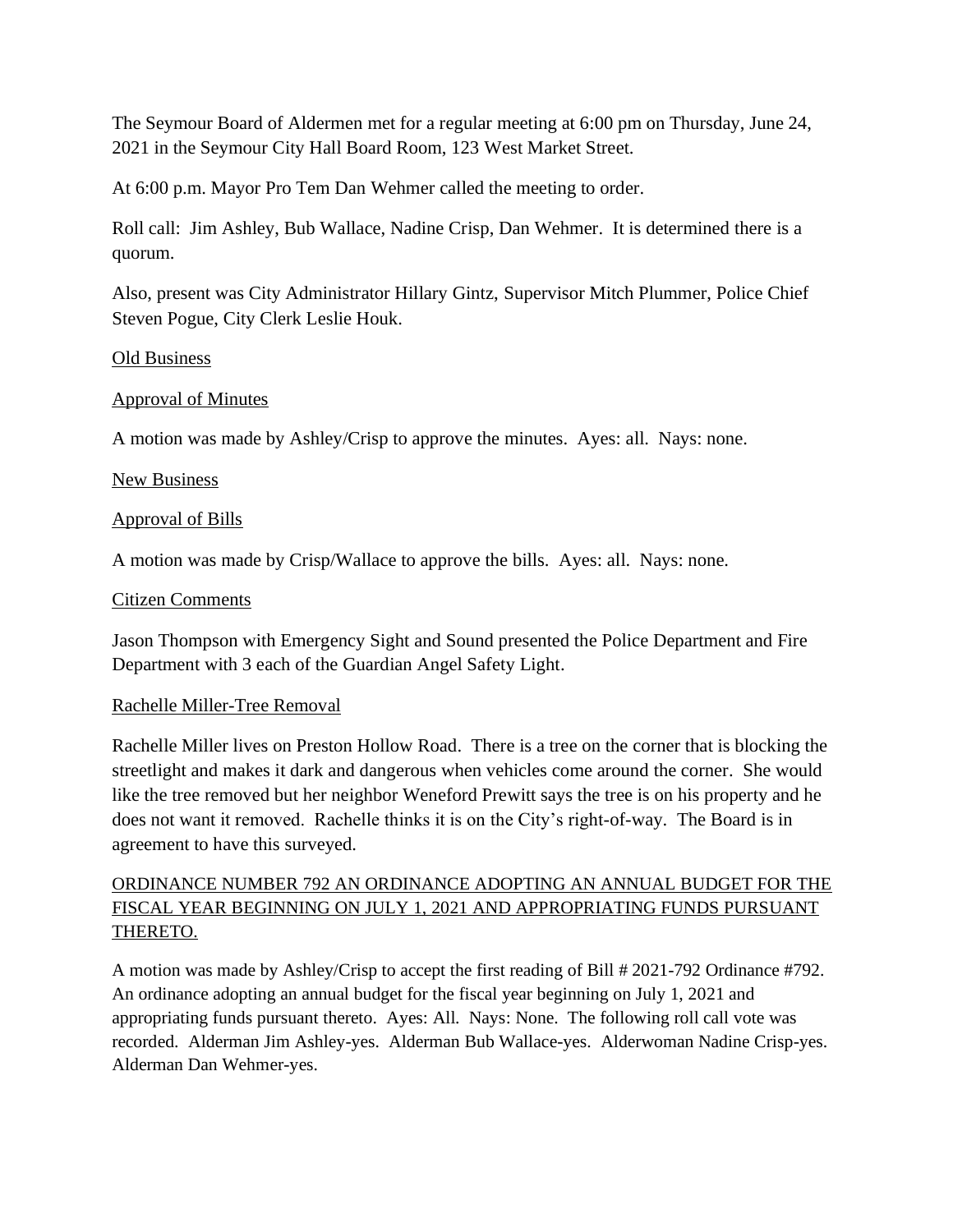A motion was made by Wallace/Ashley to accept the second and final reading of Bill # 2021-792 Ordinance #792. An ordinance adopting an annual budget for the fiscal year beginning on July 1, 2021 and appropriating funds pursuant thereto. Ayes: All. Nays: None. The following roll call vote was recorded. Alderman Jim Ashley-yes. Alderman Bub Wallace-yes. Alderwoman Nadine Crispyes. Alderman Dan Wehmer-yes.

Larry McAnally sent City Administrator Hillary Gintz an email to be read with his concerns and objections to the following ordinance.

# ORDINANCE NUMBER 793 AN ORDINANCE ADOPTING AND ENACTING A NEW CHAPTER 525, ABANDONED AND VACANT PROPERTY REGISTRATION WITHIN THE CITY LIMITS OF SEYMOUR, MISSOURI

A motion was made by Wallace/Crisp to accept the first reading of Bill # 2021-793, Ordinance #793. An ordinance adopting and enacting a new chapter 525, abandoned and vacant property registration within the city limits of Seymour, Missouri. Ayes: All. Nays: None. The following roll call vote was recorded. Alderman Jim Ashley-yes. Alderman Bub Wallace-yes. Alderwoman Nadine Crisp-yes. Alderman Dan Wehmer-yes.

A motion was made by Crisp/Ashley to accept the second and final reading of Bill # 2021-793, Ordinance #793. An ordinance adopting and enacting a new chapter 525, abandoned and vacant property registration within the city limits of Seymour, Missouri. Ayes: All. Nays: None. The following roll call vote was recorded. Alderman Jim Ashley-yes. Alderman Bub Wllace-yes. Alderwoman Nadine Crisp-yes. Alderman Dan Wehmer-yes.

### City Administrator Report

City Administrator Hillary Gintz passed out a report from Fire Chief Shawn Crump. See handout.

# Mayor Pro Tem Report

Mayor Pro Tem Dan Wehmer passed out ordinance number 210.720 Loud and Unusual Noises. Mayor Pro Tem Wehmer would like to see an amendment to this ordinance adding - Power lawn mowers, weed eaters and leaf blowers when operated on City streets between the hours of sunset and sunrise. A motion was made by Wehmer/Ashley to have the ordinance amendment on the next agenda. Ayes: all. Nays: none.

Mayor Pro Tem Dan Wehmer has noticed the trash on the West side of the square is getting really bad. Mayor Pro Tem Wehmer would like to revisit the ad in the Missouri State Fair magazine. He would like to see the City purchase the ad space. A motion was made by Crisp/Wallace to approve the purchase of an ad. Ayes: all. Nays: none.